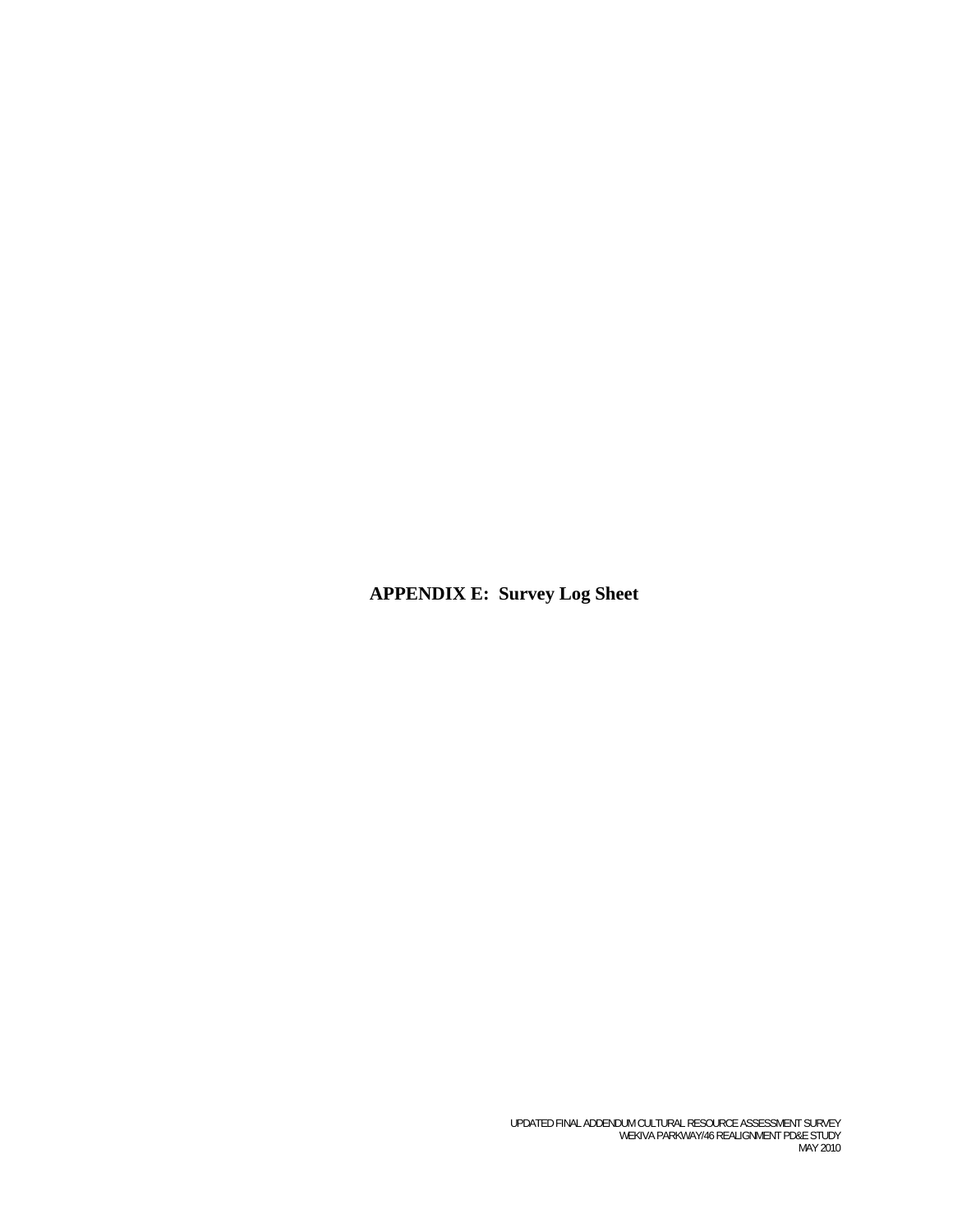



Ent D (FMSF only) | | | **Survey Log Sheet** Survey # (FMSF only) **Florida Master Site File** 

## **Consult** *Guide to the Survey Log Sheet* **for detailed instructions.**

**Version 4.1 1/07** 

## **Identification and Bibliographic Information**

**Survey Project** (name and project phase) Wekiva Parkway (SR 429)/SR 46 Realignment

Report Title (exactly as on title page) Addendum to the Cultural Resource Assessment Survey, Wekiva Parkway (SR 429)/ SR 46 Realignment PD&E Study, Orange, Lake and Seminole Counties, Florida

Report Author(s) (as on title page—individual or corporate; last names first) Archaeological Consultants, Inc. (ACI) and Janus  $\textbf{Research}$ Research

**Publication Date (year)**  $\frac{3}{08}$  **<b>Total Number of Pages in Report** (count text, figures, tables, not site forms)  $\frac{72}{2}$ **<sup>P</sup>**ublication Information (Give series and no. in series, publisher and city. For article or chapter, cite page numbers. Use the style of *American Antiquity*.)

 $\mathcal{L}_\mathcal{L} = \mathcal{L}_\mathcal{L} = \mathcal{L}_\mathcal{L} = \mathcal{L}_\mathcal{L} = \mathcal{L}_\mathcal{L} = \mathcal{L}_\mathcal{L} = \mathcal{L}_\mathcal{L} = \mathcal{L}_\mathcal{L} = \mathcal{L}_\mathcal{L} = \mathcal{L}_\mathcal{L} = \mathcal{L}_\mathcal{L} = \mathcal{L}_\mathcal{L} = \mathcal{L}_\mathcal{L} = \mathcal{L}_\mathcal{L} = \mathcal{L}_\mathcal{L} = \mathcal{L}_\mathcal{L} = \mathcal{L}_\mathcal{L}$  $\mathcal{L}_\mathcal{L} = \mathcal{L}_\mathcal{L} = \mathcal{L}_\mathcal{L} = \mathcal{L}_\mathcal{L} = \mathcal{L}_\mathcal{L} = \mathcal{L}_\mathcal{L} = \mathcal{L}_\mathcal{L} = \mathcal{L}_\mathcal{L} = \mathcal{L}_\mathcal{L} = \mathcal{L}_\mathcal{L} = \mathcal{L}_\mathcal{L} = \mathcal{L}_\mathcal{L} = \mathcal{L}_\mathcal{L} = \mathcal{L}_\mathcal{L} = \mathcal{L}_\mathcal{L} = \mathcal{L}_\mathcal{L} = \mathcal{L}_\mathcal{L}$  $\_$  , and the set of the set of the set of the set of the set of the set of the set of the set of the set of the set of the set of the set of the set of the set of the set of the set of the set of the set of the set of th

Supervisor(s) of Fieldwork (whether or not the same as author[s]; last name first) Joan Deming and Amy Groover Streelman **Affiliation of Fieldworkers (organization, city) ACI, Sarasota and Janus Research, Tampa** 

**<sup>K</sup>**ey Words/Phrases (Don't use the county, or common words like *archaeology*, *structure*, *survey*, *architecture*. Limit each word or phrase to 25 characters.) Wekiva Parkway, SR 46

**S**urvey Sponsors (corporation, government unit, or person who is directly paying for fieldwork) Name Orlando-Orange County Expressway Authority (Orlando) and FDOT District Five (DeLand)  $\operatorname{\sf Address/Phone}$ 

| <b>Recorder of Log Sheet</b> Joan Deming                                                                               |  | Date Log Sheet Completed 03 /18 /08 |
|------------------------------------------------------------------------------------------------------------------------|--|-------------------------------------|
| Is this survey or project a continuation of a previous project? $\Box$ No $\Box$ Yes: Previous survey #(s) (FMSF only) |  |                                     |

**Mapping**

Counties (List each one in which field survey was done - do not abbreviate; use supplement sheet if necessary) Orange, Lake and Seminole

**USGS 1:24,000 Map(s): Map Name/Date of Latest Revision (use supplement sheet if necessary):** \_\_\_\_\_\_\_\_\_\_\_\_\_\_\_\_\_\_\_\_\_\_\_\_\_\_\_\_\_\_\_\_\_\_\_\_\_\_\_\_\_\_\_\_\_\_\_\_\_\_\_\_\_\_\_\_\_\_\_\_\_\_\_\_\_\_\_\_\_\_\_\_\_\_\_\_\_\_\_\_\_\_\_\_\_\_\_\_\_\_ Apopka, Fla. 1960, PR 1980; Sanford, Fla. 1965, PR 1988; Sanford SW, Fla. 1965, PR 1970; Sorrento, Fla. 1960, PR \_\_\_\_\_\_\_\_\_\_\_\_\_\_\_\_\_\_\_\_\_\_\_\_\_\_\_\_\_\_\_\_\_\_\_\_\_\_\_\_\_\_\_\_\_\_\_\_\_\_\_\_\_\_\_\_\_\_\_\_\_\_\_\_\_\_\_\_\_\_\_\_\_\_\_\_\_\_\_\_\_\_\_\_\_\_\_\_\_\_ 1980

| <b>Description of Survey Area</b>                                                                                                                  |                                          |                   |  |  |
|----------------------------------------------------------------------------------------------------------------------------------------------------|------------------------------------------|-------------------|--|--|
| <b>Dates for Fieldwork:</b> Start $10/15/07$ End $02/20/08$                                                                                        | <b>Total Area Surveyed (fill in one)</b> | hectares<br>acres |  |  |
| <b>Number of Distinct Tracts or Areas Surveyed</b> 92<br>300<br>If Corridor (fill in one for each): Width<br>meters                                | feet<br>Length<br>kilometers             | 28.45<br>miles    |  |  |
| HR6E066R0107 Florida Master Site File, Division of Historical Resources, Gray Building, 500 South Bronough Street, Tallahassee, Florida 32399.0250 |                                          |                   |  |  |

**Phone 850-245-6440, FAX 850-245-6439, Email: SiteFile@dos.state.fl.us**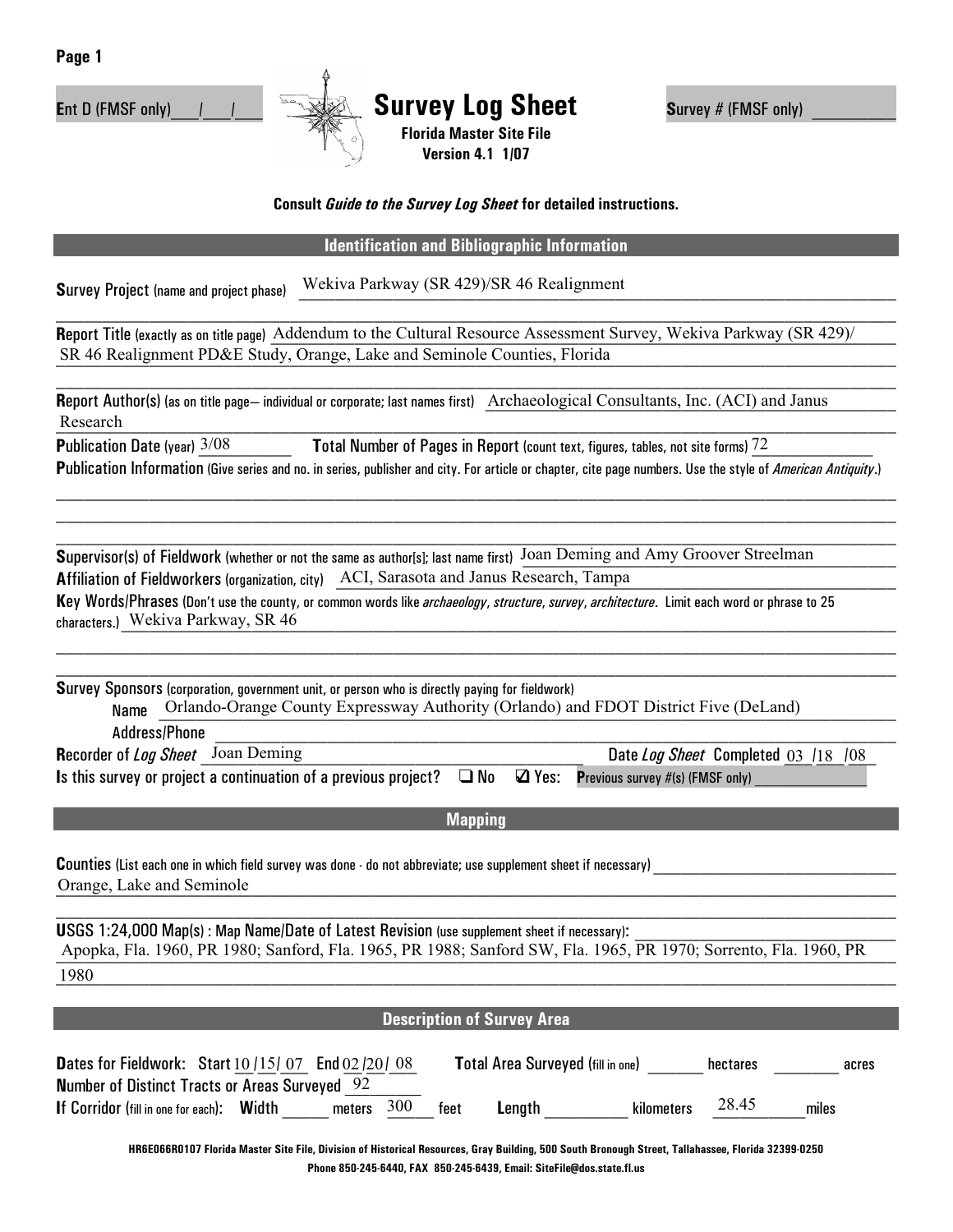|--|--|

## **Page 2 Survey Log Sheet Algebra 2 Survey #**

|                                                                        | <b>Research and Field Methods</b>                                                                                                                        |                                                            |                                                       |
|------------------------------------------------------------------------|----------------------------------------------------------------------------------------------------------------------------------------------------------|------------------------------------------------------------|-------------------------------------------------------|
|                                                                        | Types of Survey (check all that apply): $\Box$ archaeological $\Box$ architectural $\Box$ historical/archival                                            | $\Box$ underwater                                          | $\Box$ other:                                         |
|                                                                        | <b>Preliminary Methods (<math>\checkmark</math> Check as many as apply to the project as a whole.)</b>                                                   |                                                            |                                                       |
| $\Box$ Florida Archives (Gray Building)                                | $\Box$ library research- local public                                                                                                                    | $\Box$ local property or tax records                       | $\mathbf \Xi$ other historic maps                     |
| Florida Photo Archives (Gray Building)                                 | $\Box$ library-special collection - <i>nonlocal</i>                                                                                                      | $\Box$ newspaper files                                     | $\mathbf \mathbf \mathbf \mathbf $ soils maps or data |
| $\Box$ Site File property search                                       | $\Box$ Public Lands Survey (maps at DEP)                                                                                                                 | literature search                                          | windshield survey                                     |
| $\Box$ Site File survey search                                         | $\Box$ local informant(s)                                                                                                                                | $\square$ Sanborn Insurance maps                           | $\mathbf \Xi$ aerial photography                      |
| $\Box$ other (describe)                                                |                                                                                                                                                          |                                                            |                                                       |
|                                                                        | Archaeological Methods ( <i>C</i> Check as many as apply to the project as a whole.)                                                                     |                                                            |                                                       |
| $\Box$ Check here if NO archaeological methods were used.              |                                                                                                                                                          |                                                            |                                                       |
| $\Box$ surface collection, controlled                                  | $\Box$ other screen shovel test (size:                                                                                                                   |                                                            | $\Box$ block excavation (at least 2x2 M)              |
| $\Box$ surface collection, uncontrolled                                | $\Box$ water screen (finest size: )                                                                                                                      | $\Box$ soil resistivity                                    |                                                       |
| $\Box$ shovel test-1/4" screen                                         | $\Box$ posthole tests                                                                                                                                    | $\Box$ magnetometer                                        |                                                       |
| $\Box$ shovel test-1/8" screen                                         | $\Box$ auger (size:                                                                                                                                      | $\square$ side scan sonar                                  |                                                       |
| $\Box$ shovel test 1/16" screen                                        | $\Box$ coring                                                                                                                                            | $\Box$ unknown                                             |                                                       |
| $\Box$ shovel test-unscreened                                          | $\Box$ test excavation (at least 1x2 M)                                                                                                                  |                                                            |                                                       |
| $\Box$ other (describe):                                               |                                                                                                                                                          |                                                            |                                                       |
|                                                                        | Historical/Architectural Methods ( <i>Check as many as apply to the project as a whole.</i> )                                                            |                                                            |                                                       |
| $\square$ Check here if NO historical/architectural methods were used. |                                                                                                                                                          |                                                            |                                                       |
| $\Box$ building permits                                                | $\Box$ demolition permits                                                                                                                                | $\Box$ neighbor interview                                  | $\Box$ subdivision maps                               |
| $\square$ commercial permits                                           | $\Box$ exposed ground inspected                                                                                                                          |                                                            | $\Delta$ tax records                                  |
| $\Box$ interior documentation                                          | $\Box$ local property records                                                                                                                            | $\Box$ occupation permits                                  | $\Box$ unknown                                        |
| $\Box$ other (describe):                                               |                                                                                                                                                          |                                                            |                                                       |
|                                                                        | Scope/Intensity/Procedures Background research; historical/architectural field survey update (preferred alignment and                                    |                                                            |                                                       |
|                                                                        | ponds); archaeological survey update (preferred alignment and ponds) with systematic and judgmental subsurface                                           |                                                            |                                                       |
| testing. CRAS Report Addendum prepared.                                |                                                                                                                                                          |                                                            |                                                       |
|                                                                        |                                                                                                                                                          |                                                            |                                                       |
|                                                                        | <b>Survey Results (cultural resources recorded)</b>                                                                                                      |                                                            |                                                       |
| Site Significance Evaluated? 4 Yes                                     | $\square$ No                                                                                                                                             | If Yes, circle NR-eligible/significant site numbers below. |                                                       |
| Site Counts: Previously Recorded Sites 13                              |                                                                                                                                                          | Newly Recorded Sites 10                                    |                                                       |
|                                                                        | Previously Recorded Site #'s with Site File Update Forms (List site #'s without "8." Attach supplementary pages if necessary)                            |                                                            |                                                       |
|                                                                        |                                                                                                                                                          |                                                            |                                                       |
|                                                                        | Newly Recorded Site #'s (Are you sure all are originals and not updates? Identify methods used to check for updates, i.e., researched Site File records. |                                                            |                                                       |
| List site #'s without "8." Attach supplementary pages if necessary.)   |                                                                                                                                                          | LA3581, LA3582, LA3583, LA3584, LA3585, OR6226,            |                                                       |
| OR6227, OR6228, OR6229, OR9844                                         |                                                                                                                                                          |                                                            |                                                       |
|                                                                        |                                                                                                                                                          |                                                            |                                                       |
| <b>Site Form Used:</b><br>$\Box$ Site File Paper Form                  | $\Box$ SmartForm II Electronic Recording Form                                                                                                            |                                                            |                                                       |
|                                                                        |                                                                                                                                                          |                                                            |                                                       |

## **REQUIRED: ATTACH PLOT OF SURVEY AREA ON PHOTOCOPIES OF USGS 1:24,000 MAP(S)**

| DO NOT USE                                                                        | $\blacksquare$ SITE FILE USE ONLY $\blacksquare$ do not use $\blacksquare$                    |
|-----------------------------------------------------------------------------------|-----------------------------------------------------------------------------------------------|
| <b>BAR Related</b><br>$\Box$ 1A32 #<br>$\square$ 872<br>$\Box$ CARL<br><b>MOL</b> | <b>BHP Related</b><br>□ State Historic Preservation Grant<br>$\Box$ Compliance Review: CRAT # |

**HR6E066R0107 Florida Master Site File, Division of Historical Resources, Gray Building, 500 South Bronough Street, Tallahassee, Florida 32399-0250 Phone 850-245-6440, FAX 850-245-6439, Email: SiteFile@dos.state.fl.us**